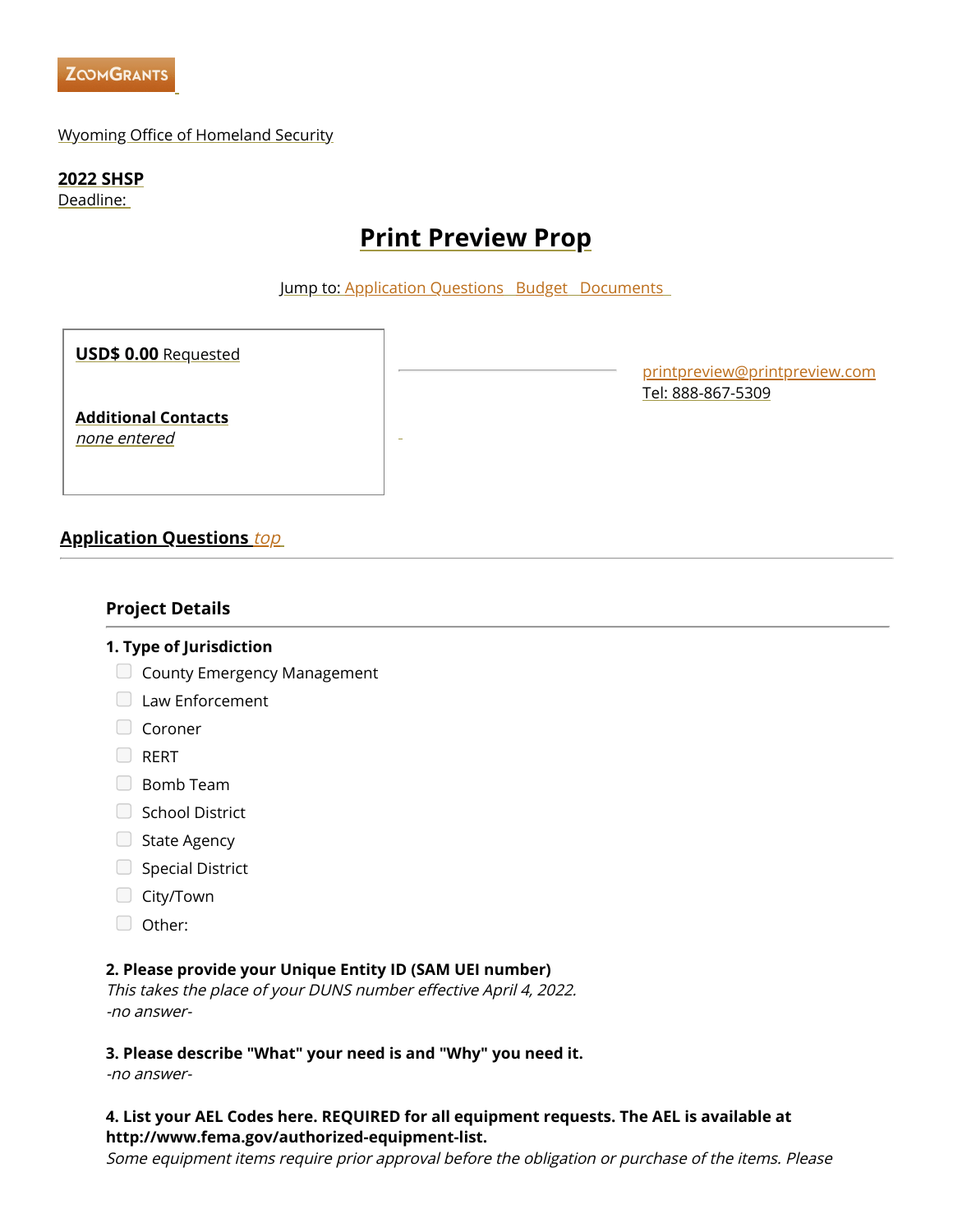reference the grant notes for each equipment item to ensure prior approval is not required. -no answer-

### **5. Does this project require new construction, renovation, retrofitting or modifications of an existing structure?**

Are you drilling holes in walls, turning dirt or modifying an existing structure in any way?

- YES An EHP may be required
- $\Box$  NO

### **6. Does the requested funding cover all components of the project?**

- **D** YES
- $\Box$  NO

#### **7. Will you accept partial funding?**

**D** YES

NO, explain:

#### **8. Have you applied for other grant opportunities to fund this request?**

If yes, please name what other grants have been applied for, the amount of funding received and what portion of the project the funding was for. -no answer-

#### **9. Does this project support a previous SHSP award?**

| M.<br>۰. |
|----------|
|----------|

 $\Box$  NO

10. \*\* If you answered YES to number 9, please answer: (a) what previous year; (b) the project name; **and (c) the last completed milestone. \*\* If you answered NO, please put N/A.** -no answer-

**11. Is this project part of a multi-year strategy? If YES, please explain. Otherwise, put NO.** -no answer-

#### **12. Did you or your jurisdiction participate in the THIRA?**

- **D** YES
- $\Box$  NO

### **13. Does this project address gaps identified in the THIRA/SPR?**

- **D** YES
- $\Box$  NO

### 14. If YES to #13, explain how this project ties into your THIRA/SPR and how it addresses the gap. If **NO, explain what other assessments, exercises or real world events identified the gap being addressed.**

(For example: cyber/physical security assessment) -no answer-

**15. All projects under this grant must have a nexus to terrorism. Please describe how your project relates to acts of terrorism.**

-no answer-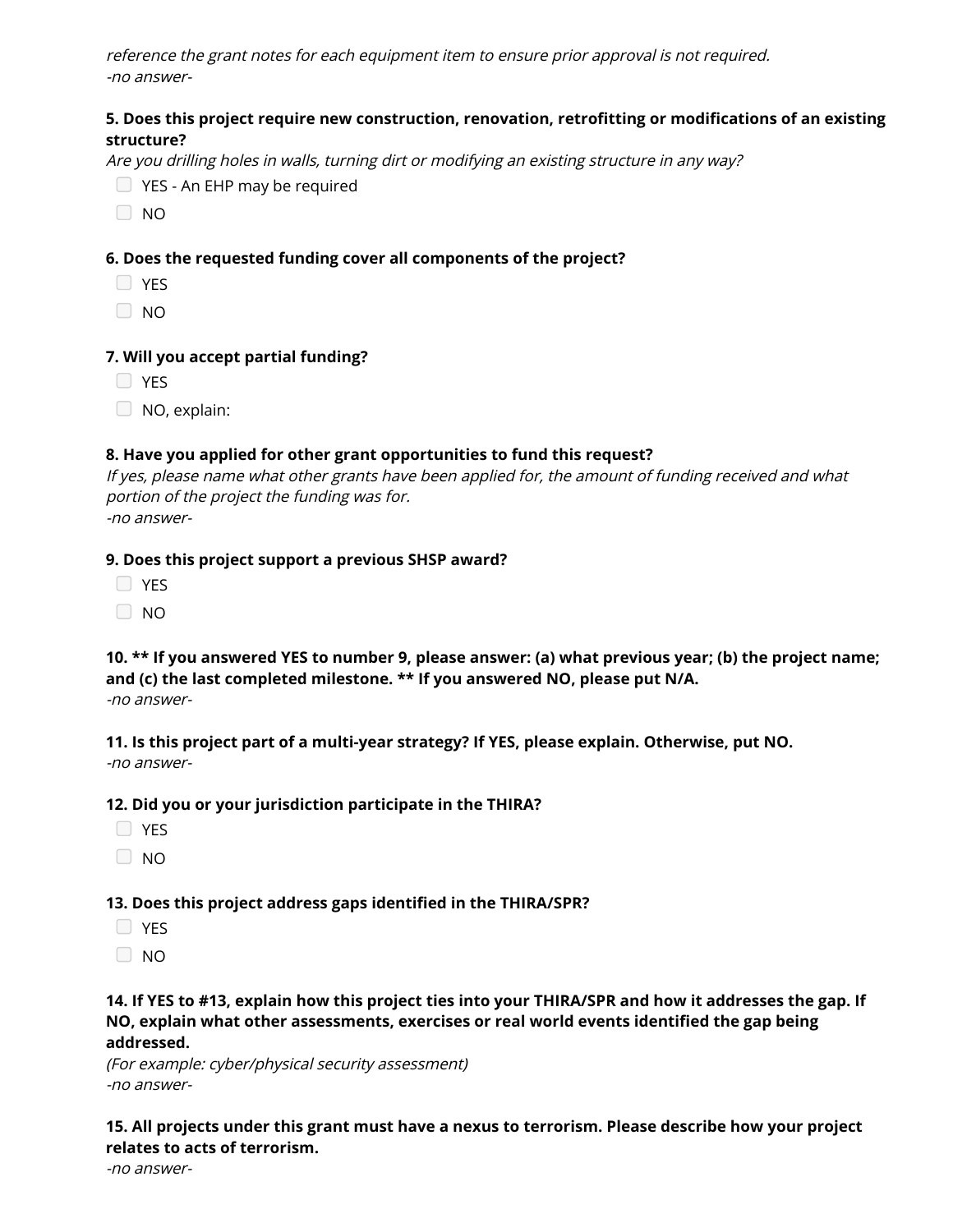## **16. Provide justification on how the project will be maintained, supported, and sustained.**

-no answer-

### **17. Select your Primary core capability**

ADD DOCUMENT

- $\Box$  Planning
- $\Box$  Public Information and Warning
- $\Box$  Operational Coordination
- $\Box$  Intelligence
- $\Box$  Interdiction
- $\Box$  Screening, Search
- $\Box$  Access Control and Identity Verification
- $\Box$  Cybersecurity
- **Physical Protective Measures**
- Community Resilience
- **Long-term Vulnerability Reduction**
- $\Box$  Risk and Disaster Resilience Assessment
- Threats and Hazard Identification
- $\Box$  Infrastructure Systems
- $\Box$  Environmental Response/Health and Safety
- **EXT** Fatality Management Services
- $\Box$  Logistics and Supply Chain Management
- □ On-Scene Security, Protection, and Law Enforcement
- O Operational Communications
- Other:

### **18. Select your Secondary core capability (if applicable)**

If not applicable, put NONE under Other

- $\Box$  Planning
- $\Box$  Public Information and Warning
- O Operational Coordination
- $\Box$  Intelligence
- $\Box$  Interdiction
- $\Box$  Screening, Search
- $\Box$  Access Control and Identity Verification
- **Cybersecurity**
- **Physical Protective Measures**
- Community Resilience
- **Long-term Vulnerability Reduction**
- Risk and Disaster Resilience Assessment
- **Threats and Hazard Identification**
- $\Box$  Infrastructure Systems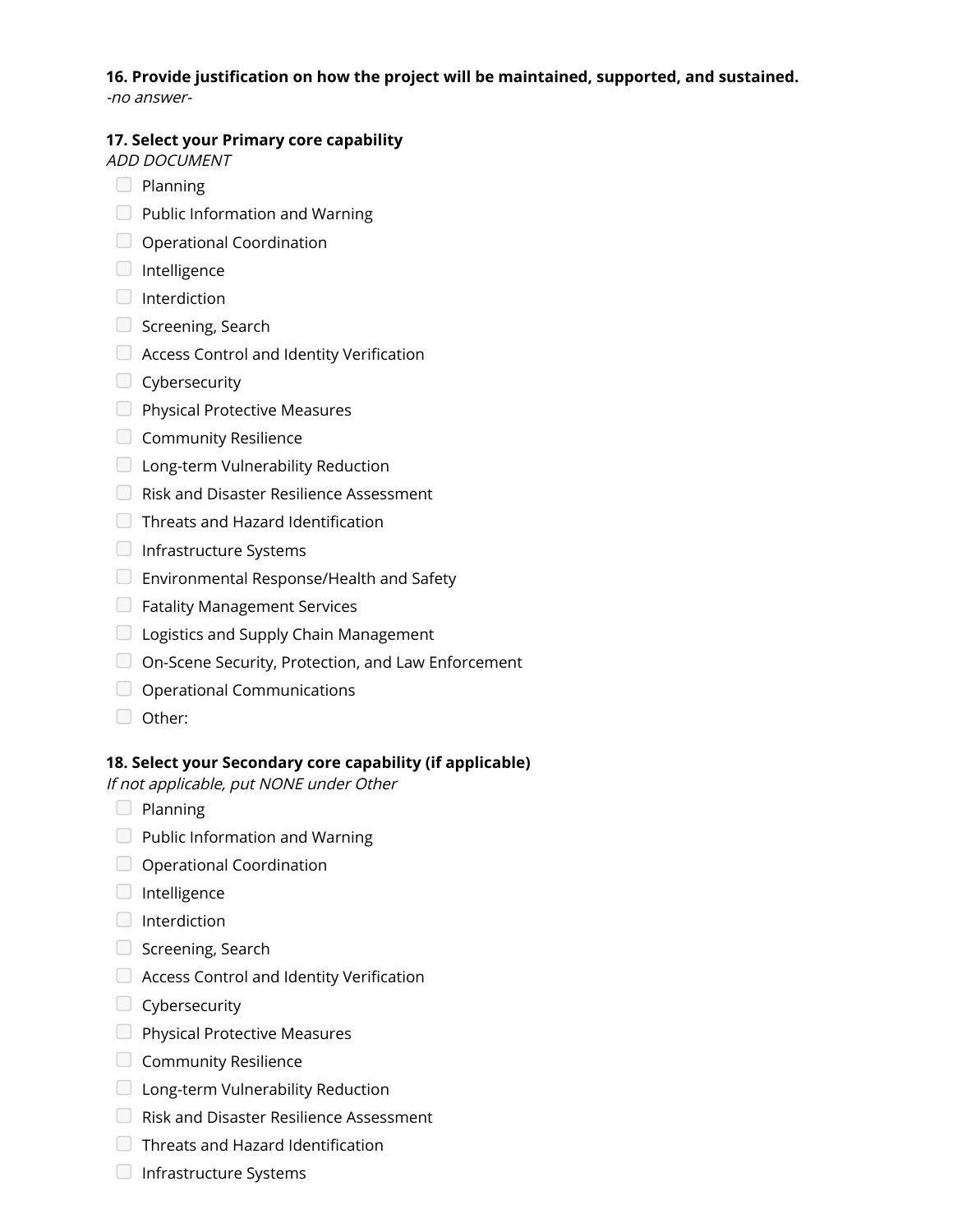- **Environmental Response/Health and Safety**
- **E** Fatality Management Services
- **Logistics and Supply Chain Management**
- On-Scene Security, Protection, and Law Enforcement
- O Operational Communications
- Other:

### **19. Select your Tertiary/Third core capability (if applicable)**

If not applicable, put NONE under Other

- $\Box$  Planning
- $\Box$  Public Information and Warning
- O Operational Coordination
- $\Box$  Intelligence
- $\Box$  Interdiction
- $\Box$  Screening, Search
- Access Control and Identity Verification
- Cybersecurity
- **Physical Protective Measures**
- Community Resilience
- **Long-term Vulnerability Reduction**
- Risk and Disaster Resilience Assessment
- **Threats and Hazard Identification**
- **Infrastructure Systems**
- Environmental Response/Health and Safety
- **E** Fatality Management Services
- $\Box$  Logistics and Supply Chain Management
- On-Scene Security, Protection, and Law Enforcement
- O Operational Communications
- Other:

### **20. Does this investment focus on building new capabilities or sustaining existing capabilities?**

- **BUILD**
- SUSTAIN

### **21. Is any part of this proposed project a deployable and/or shareable asset?**

An asset that can be utilized as <sup>a</sup> local, state, regional, or national resource.

- **O** YES
- $\Box$  NO

### **22. Does this project support a NIMS typed resource?**

Resource typing is defining and categorizing, by capability, the resources requested, deployed and used in incidents. https://rtlt.preptoolkit.fema.gov/Public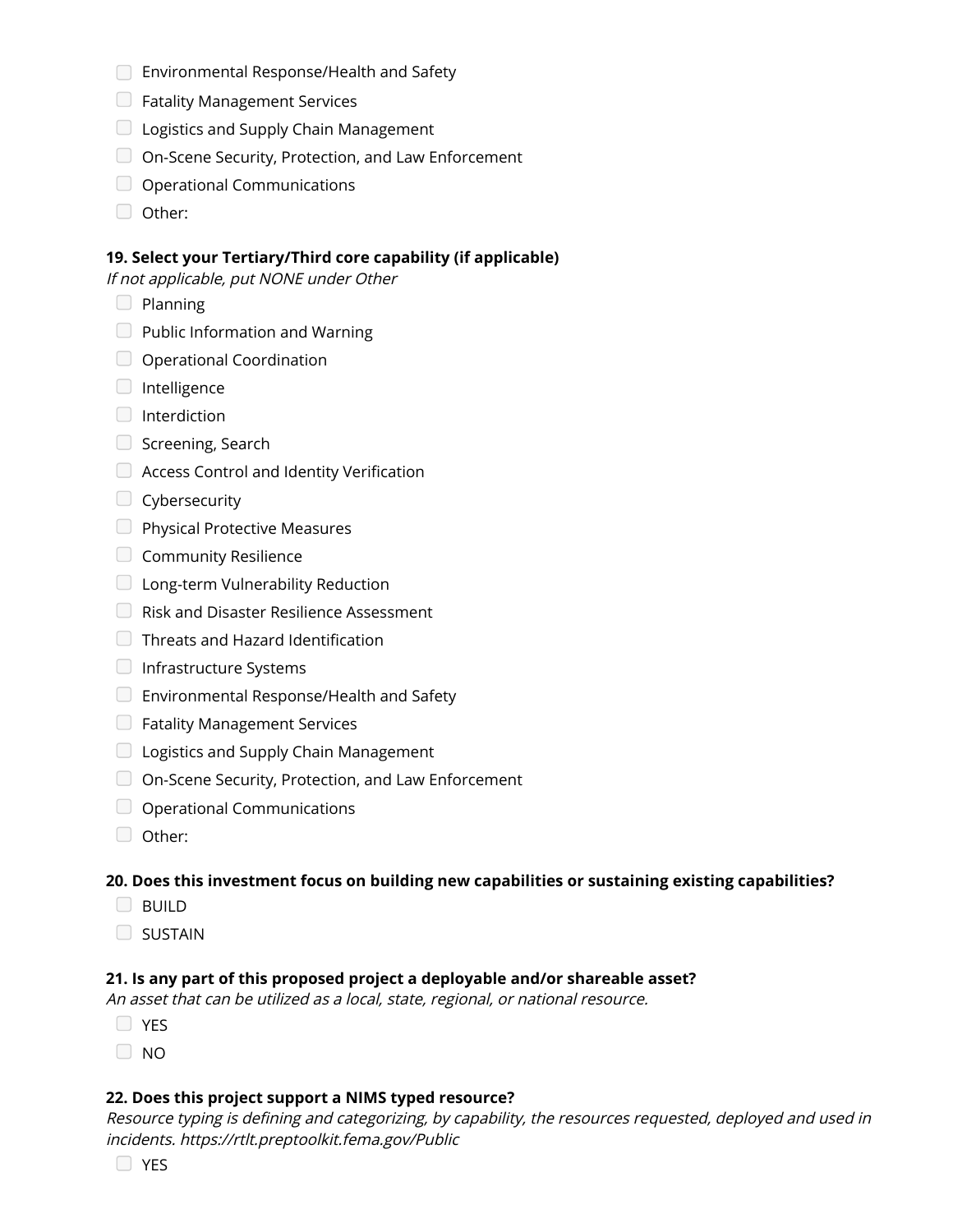### **Milestones**

Submit a minimum of four (4) milestones for all projects. Milestones should represent a logical progression of the project to allow for realistic monitoring and management of grant funding. This attribute will function as a tool for measuring project progress in future reporting periods. Provide a high level narrative description of activities to occur within each milestone including anticipated milestone dates/timeframes.

### **23. First Milestone/Key Activity. Include your projected Start and End Dates.**

Example: December 15, 2022 to December 15, 2023. -no answer-

### **24. Second Milestone/Key Activity. Include your projected Start and End Dates.**

Example: December 15, 2022 to December 15, 2023. -no answer-

### **25. Third Milestone/Key Activity. Include your projected Start and End Dates.**

Example: December 15, 2022 to December 15, 2023. -no answer-

#### **26. Fourth Milestone/Key Activity. Include your projected Start and End Dates.**

Example: December 15, 2022 to December 15, 2023. -no answer-

### **Additional Information**

**27. Provide any additional information about the project you would like us to consider.** You may upload <sup>a</sup> document if you need more space. -no answer-

### **Budget** [top](#page-0-1)

| <b>Funding Uses/Expenses</b> | Amount Requested  | <b>Total Project Cost</b> |
|------------------------------|-------------------|---------------------------|
| -none-                       | <b>USD\$ 0.00</b> | <b>USD\$ 0.00</b>         |

### <span id="page-4-0"></span>**Documents** [top](#page-0-1)

**Documents Requested** \* **Required?Attached Documents** \*

### **Extra**

**1** -empty-

**2** -empty-